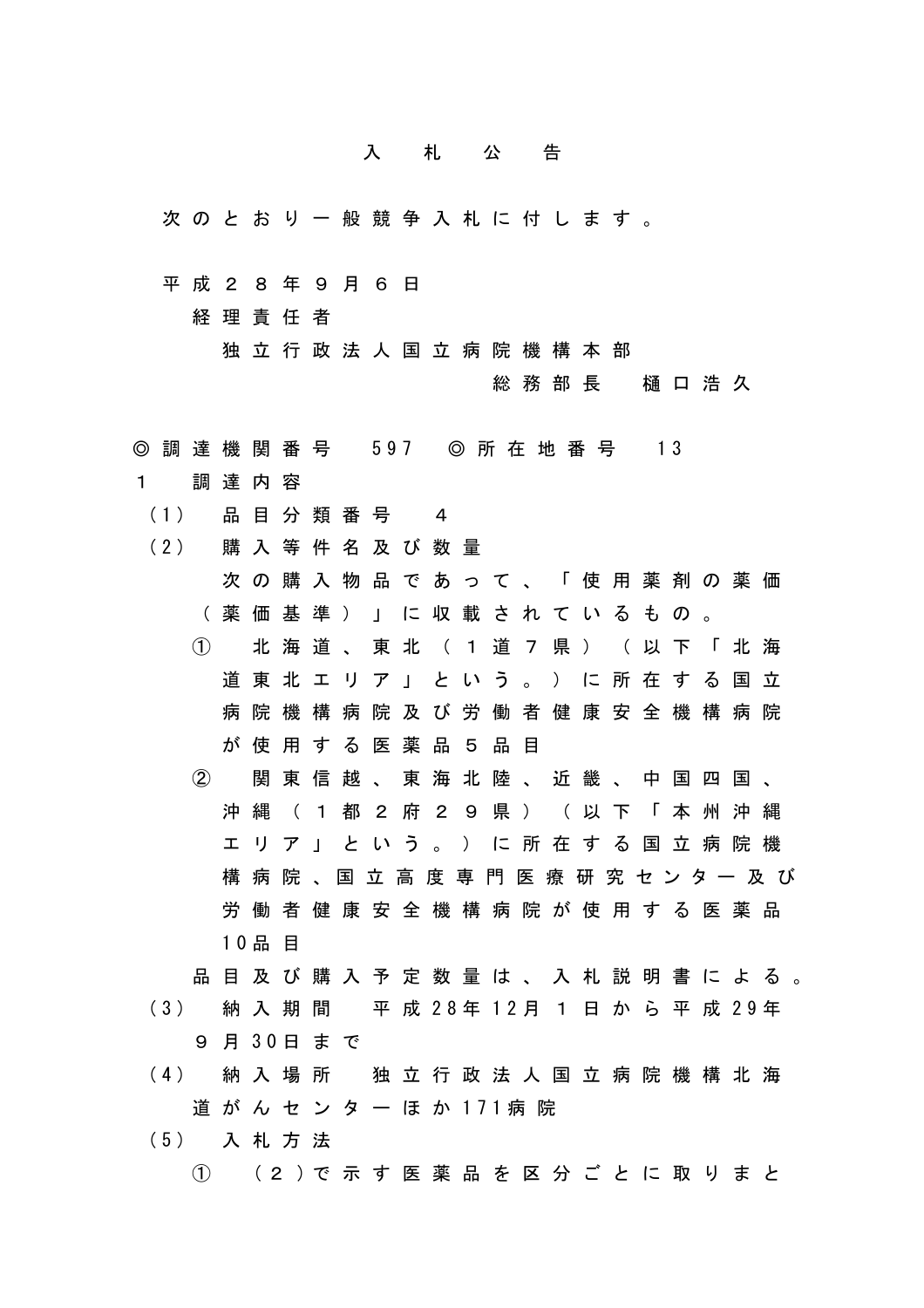めたもの (以下「医薬品群」という。) を 入札エリアごとにそれぞれ入札に付する。 ② 入札金額については、納入に要する一切 の費用を織り込んだ上で医薬品群ごとにそ れぞれの医薬品目の単価を記載すること。 ③ 入札単価については、消費税に係る課税 事業者であるか免税事業者であるかを問わ ず、見積もった契約金額の108分の10 0に相当する金額を記載すること。 ④ 落札者の決定については、②の単価に当 該金額の8パーセントに相当する額を加算 した金額に当機構が提示する品目ごとの予 定数量を乗じて算出した額の医薬品群ごと の総価 (当該金額に1円未満の端数がある ときは、その端数金額を切り捨てるものと する。)をもって評価するので、入札者は、 消費税に係る課税事業者であるか免税事業 者であるかを問わず、見積もり金額入札書 に総価(8パーセントに相当する額を加算 した金額)を記載すること。

- (6) そ の 他 独 立 行 政 法 人 国 立 病 院 機 構 契 約 事 務 取 扱 細 則 (以 下 、 「 契 約 細 則 」 と い う 。 )第 22条 の 規 定 に 基 づ き 単 価 契 約 と す る 。
- 2 競争参加資格
- (1) 契 約 細 則 第 5 条 の 規 定 に 該 当 し な い 者 で あ ること。なお、未成年者、被保佐人又は被補 助人であっても、契約締結のために必要な同 意を得ているものは、同条中、特別の理由が ある場合に該当する。
- (2) 契 約 細 則 第 6 条 の 規 定 に 該 当 し な い 者 で あ ること。
- (3) 厚 生 労 働 省 競 争 参 加 資 格 ( 全 省 庁 統 一 資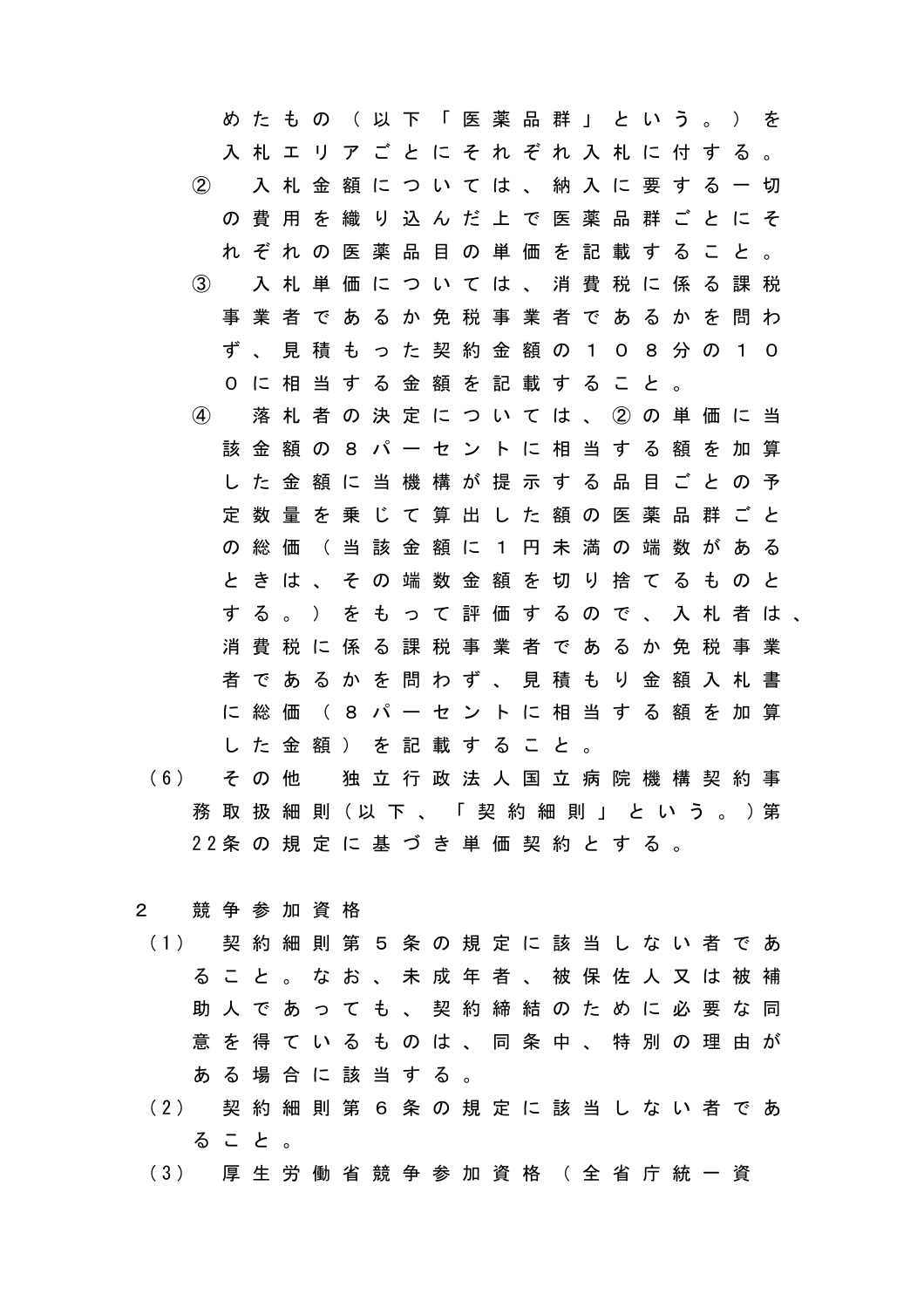格)において「物品の販売」のA、B又はC の等級に格付され、北海道東北エリアにおい ては北海道・東北地域及び関東・甲信越地域 の競争参加資格を有する者、本州沖縄エリア においては、関東・甲信越地域、東海・北陸 地域、近畿地域、中国・四国地域及び九州・ 沖縄地域の競争参加資格を有する者、九州エ リアにおいては、九州・沖縄地域の競争参加 資格を有する者であること。ただし、業務提 携等の代理店等による対応でも可とする。な お 、 当 該 競 争 参 加 資 格 に つ い て は 、 平 成 27年 12月 24日 付 号 外 政 府 調 達 第 240号 の 官 報 の 競 争 参加者の資格に関する公示の別表に掲げる申 請受付窓口において随時受け付けている。 (4) 医 薬 品 、 医 療 機 器 等 の 品 質 、 有 効 性 及 び 安 全性の確保等に関する法律に基づいて医薬品 の一般販売業の許可を受けていることを証明 した者であること。 (5) 購 入 さ れ る 医 薬 品 を 経 理 責 任 者 が 指 定 す る 日時、場所に十分に納品することができるこ とを証明した者であること。

- (6) 契 約 細 則 第 4 条 の 規 定 に 基 づ き 、 経 理 責 任 者が定める資格を有する者であること。
- 3 入札書の提出場所等
- (1) 入 札 書 の 提 出 場 所 、 契 約 条 項 を 示 す 場 所 、 入札説明書の交付場所及び問い合わせ先  $7152 - 8621$ 
	- 東 京 都 目 黒 区 東 が 丘 2 丁 目 5 番 21号
	- 独立行政法人国立病院機構本部企画経営部 指 導 課 調 達 契 約 係 長 髙 木 庸 介 電話 03- 5712- 5065
- (2) 入 札 説 明 会 の 日 時 及 び 場 所 等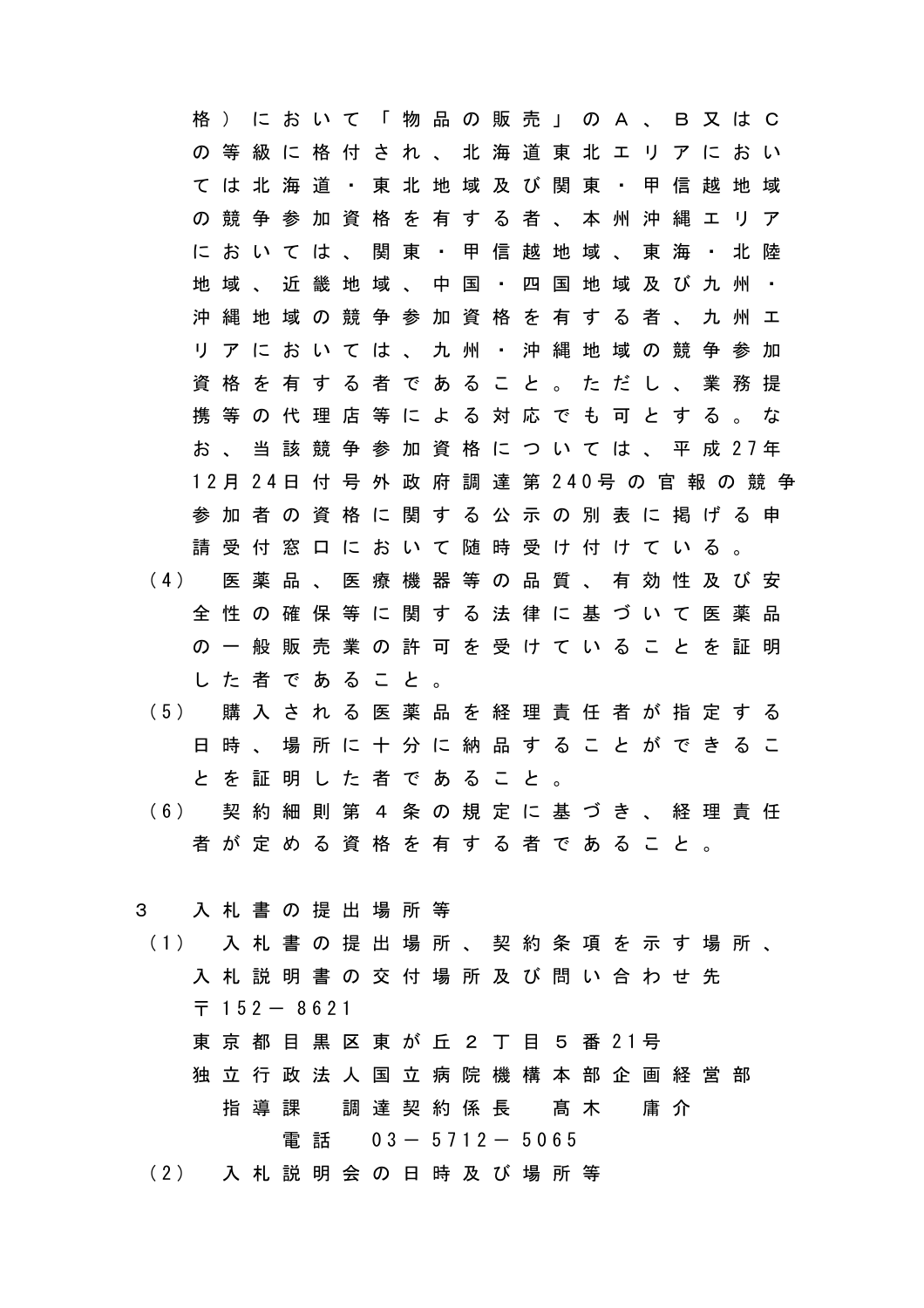平 成 28年 9 月 23日 13時 30分 独立行政法人国立病院機構本部(1F)講 堂

- (3) 入 札 書 の 受 領 期 限 平 成 28年 10月 27日 15時 00分
- (4) 開 札 の 場 所 独立行政法人国立病院機構本部(3F)会 議 室 32
- (5) 開 札 の 日 時 全エリア 平 成 28年 10月 28日 13時 00分
- 4 その他
- (1) 契 約 手 続 に お い て 使 用 す る 言 語 及 び 通 貨 日本語及び日本国通貨。
- (2) 入 札 保 証 金 及 び 契 約 保 証 金 免 除
- (3) 入 札 者 に 要 求 さ れ る 事 項 この一般競争に参加を希望する者は、封印 し た 入 札 書 に 2 (3 )か ら (5 )の 証 明 と な る も のを添付して入札書の受領期間内までに提出 しなければならない。
	- なお、入札者は、開札日の前日までの間に おいて、経理責任者から上記証明となるもの について説明を求められた場合はそれに応じ なければならない。
- (4) 入 札 の 無 効
	- 本公告に示した競争参加資格のない者の提 出した入札書、入札者に求められる義務を履 行しなかった者の提出した入札書は無効とす る 。
- (5) 契 約 書 作 成 の 要 否 要
- (6) 落 札 者 の 決 定 方 法
	- 契 約 細 則 第 21条 の 規 定 に 基 づ い て 作 成 さ れ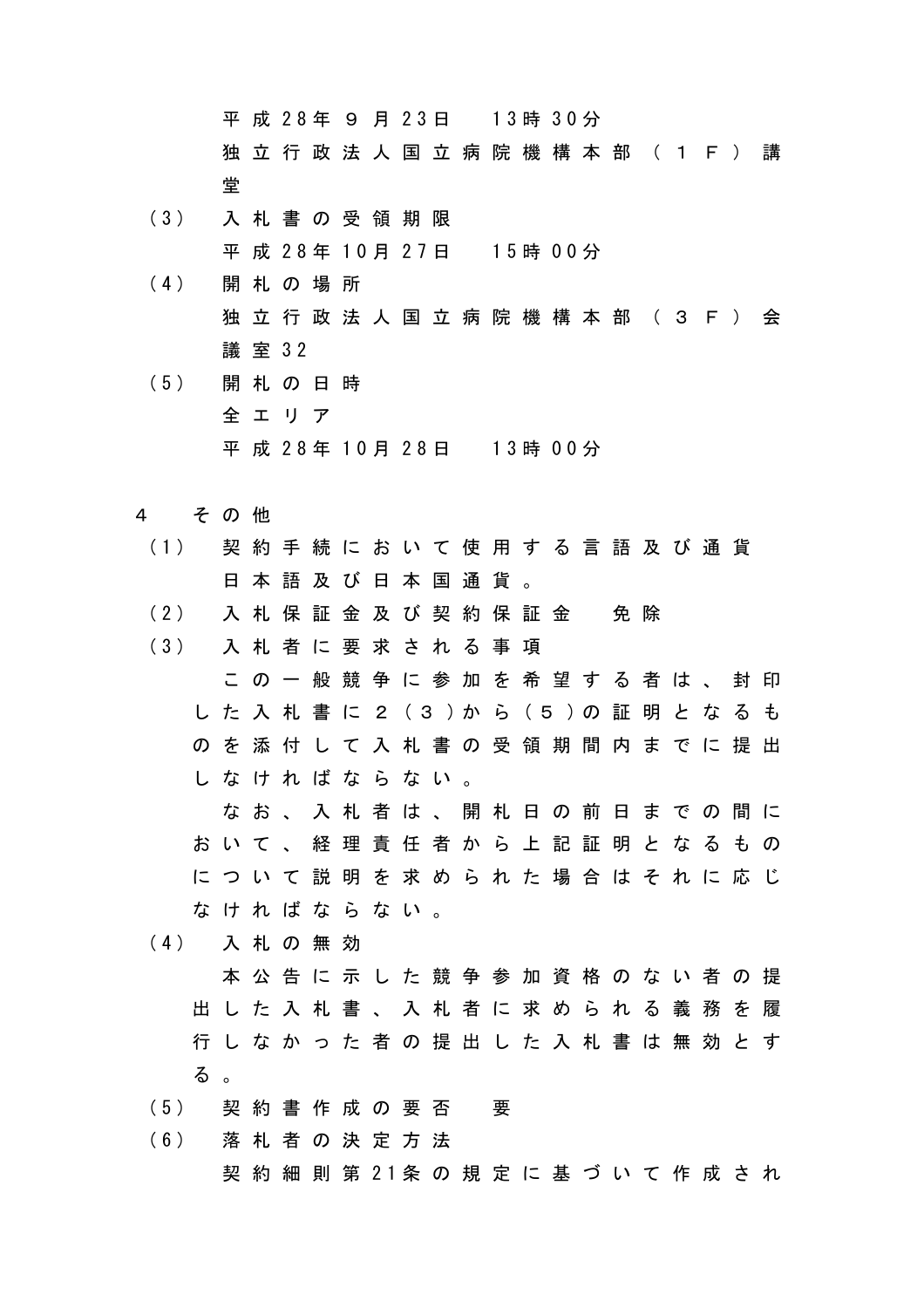た予定価格(総価)の制限の範囲内で最低の 価格をもって有効な入札を行った入札者を落 札者とする。

- (7) 詳 細 は 入 札 説 明 書 に よ る 。
- 5 Summary
- (1) Official in charge of disbursement of the procuring entity: Hirohisa Higuchi, Director, General Affairs Department, N ational Hospital Organization Headquarters
- (2) Classification of the products to be procured:4
- (3) Nature and quantity of the products to be purchased: Medicine Supplies, Hokkaido-Tohoku area 5 items,Honsyu-Okinawa a rea 10 items.
- (4) Delivery period: From December 1, 2016 to September 30, 2017
- (5) Delivery place:National Hospital Organization Hokkaido Cancer Center and others 171 hospitals
- (6) Qualification for participating in the tendering procedures: Suppliers eligible for participating in the proposed tender are those who shall:
	- ① not come under Article 5 of the Regulation concerning Contract for National Hospital Organization(NHO). Furthermore, minors, Person under Conservatorship or Person under Assistance that obtained the consent necessary for concluding a